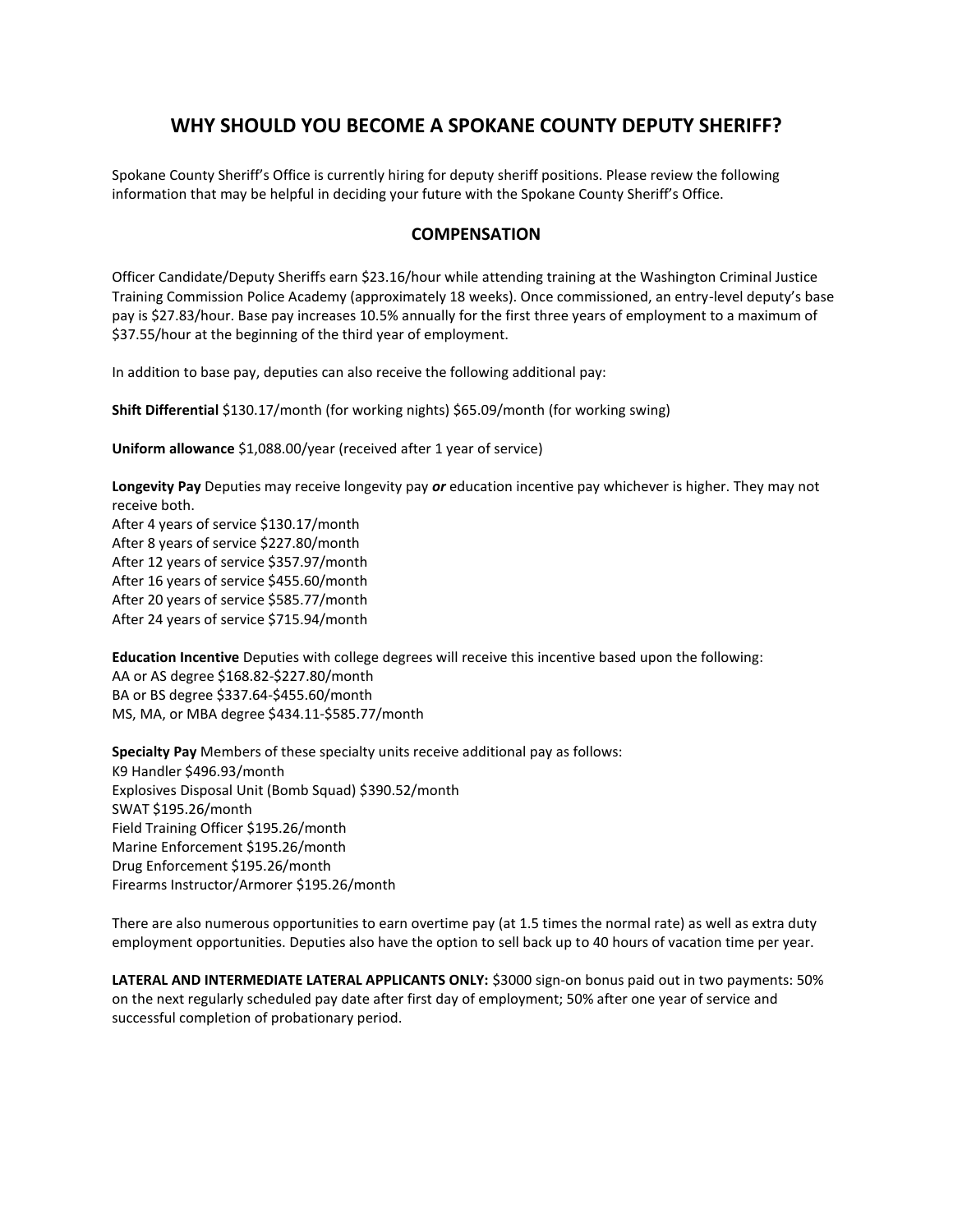# **OPPORTUNITIES**

The Spokane County Sheriff's Office offers numerous career opportunities within the law enforcement field including:

Major Crimes Detectives K9 Handler Sex Crimes Detectives Marine /Dive Team Domestic Violence Detectives Field Training Property/Drug Crimes Detectives Motorcycle Unit SWAT Team Emergency Vehicle Operations Instructors Explosive Disposal Unit (Bomb Squad) Civil Unit Major Traffic Collision Investigator/Reconstructionist Law Enforcement Administration Firearm Instructor/Armorer Crisis Negotiation Defensive Tactics Instructor Air Support Unit Plus many other Trainers/Subject Matter Experts in numerous aspects of the law enforcement field.

# **Spokane County Employee Benefits Summary**

*The following is a brief list of benefits available to Spokane County regular employees. Complete information is available from Human Resources Department. This information is subject to change.* 

# **PAID TIME OFF**

# **Spokane County Observed Holidays**

Ten paid holidays are observed by most County employees. Represented employees should consult their contract perspective collective bargaining agreement. For deputies, the department recognizes 5 holidays so depending on hire date, they provide up to 7 personal holidays during the year.

# **Vacation**

For employees with less than five (5) years of continuous service, the accrual rate: 8.0 hours of vacation each month for a total of 96 hours per year. After six (6) months, employees are eligible to take accumulated vacation time. (Please note the vacation time accumulation may vary depending on contract language).

# **Sick Leave**

Sick leave is earned at an accrual rate of 8.0 hours per month and can be taken as the days are accumulated.

# **Other Leaves**

Spokane County provides several other paid leaves such as: bereavement leave, jury duty and military duty leave.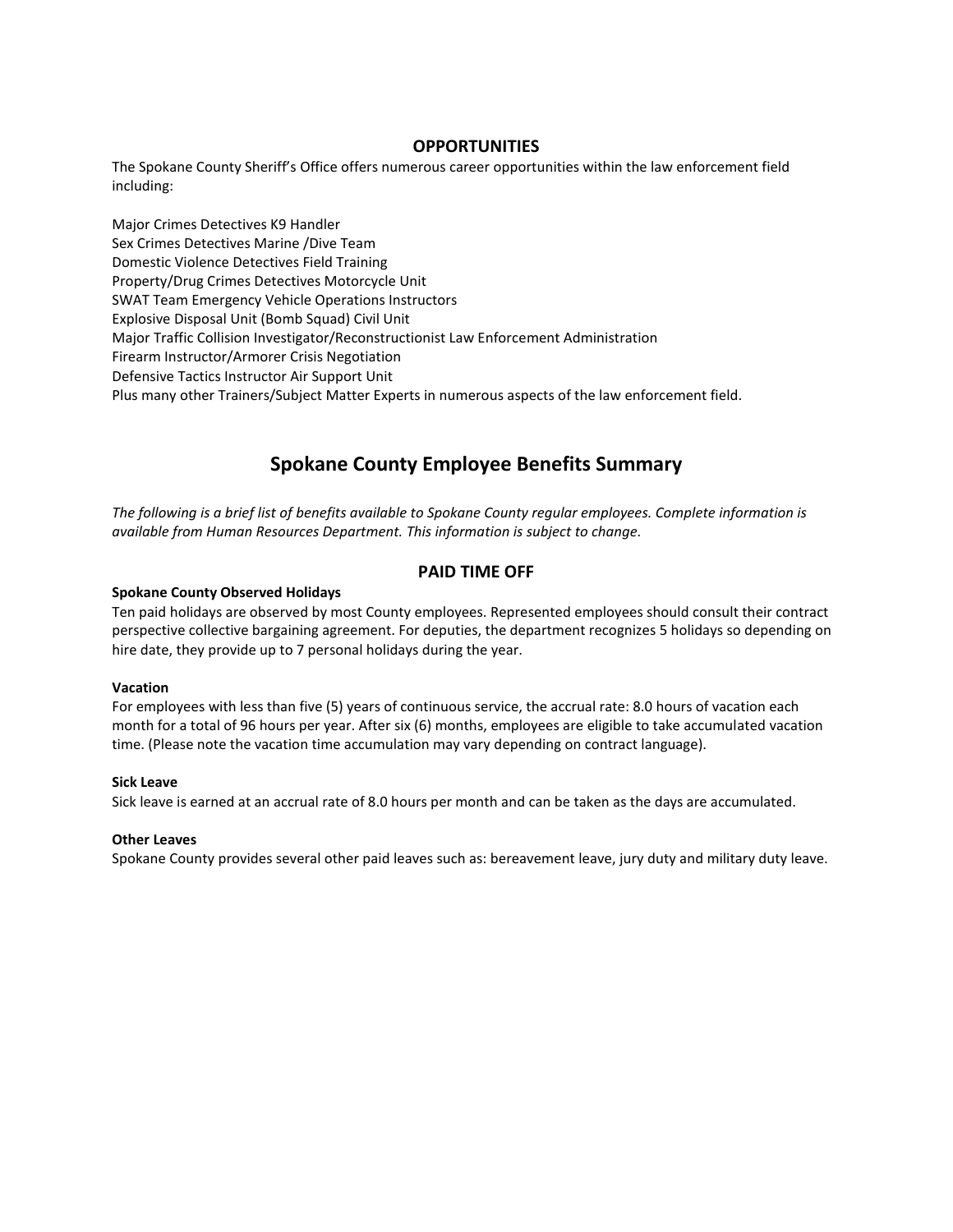# **INSURANCE BENEFITS**

# **MEDICAL INSURANCE**

Two plans are currently available: Premera Blue Cross (PPO) and Kaiser Permanente (HMO). Spokane County pays 95% of the premium for full-time employees and 90% of the premiums for spouses and dependents. **Please note that we have two pay periods per month**.

# **2020 Rates**

# **Premera:**

Employee Only: \$34.36 per pay period Employee & Spouse: \$135.10 per pay period Employee & Family: \$189.40 per pay period Employee & Child(ren): \$123.04 per pay period

#### **Kaiser:**

Employee: \$32.46 per pay period Employee & Spouse: \$127.00 per pay period Employee & Family: \$177.16 per pay period Employee & Child(ren): \$116.18 per pay period

# **DENTAL INSURANCE**

Two plans are currently available: Delta Dental of Washington (PPO) and Willamette Dental (DMO). Spokane County pays 95% of the premium for full-time employees and 90% of the premiums for spouses and dependents.

**Delta Dental**  Employee: \$5.42 per pay period Family: \$10.84 per pay period

# **Willamette Dental**

Employee: \$5.98 per pay period Family: \$11.96 per pay period

#### **Group Life Insurance**

The County provides a \$10,000 employee group life insurance policy to each employee. This benefit is paid in full by Spokane County. In addition to the \$10,000 group life insurance policy, additional insurance may be purchased by the employee for self, spouse and dependents. DSA members are provided additional \$30,000 basic life coverage as part of the association membership.

#### **Long Term Disability Coverage**

You would be enrolled through Spokane County Deputy Sheriff's Association for this benefit. It provides an income protection benefit in the event of a long-term illness or injury.

# **RETIREMENT**

#### **Retirement Plan (401a)**

Spokane County employees are automatically included in the WASHINGTON STATE PUBLIC EMPLOYEES' RETIREMENT SYSTEM. Deputies participate in the Law Enforcement plan (LEOFF Plan 2). Both the employer and the employee contribute to the plan. This retirement plan provides a lifetime monthly benefit once vested and at retirement age.

#### **Tax Deferred Compensation (457b)**

Employees may supplement their retirement income and save money on taxes by participating in this optional County program. Former employer plans may be rolled into the deferred compensation plan.